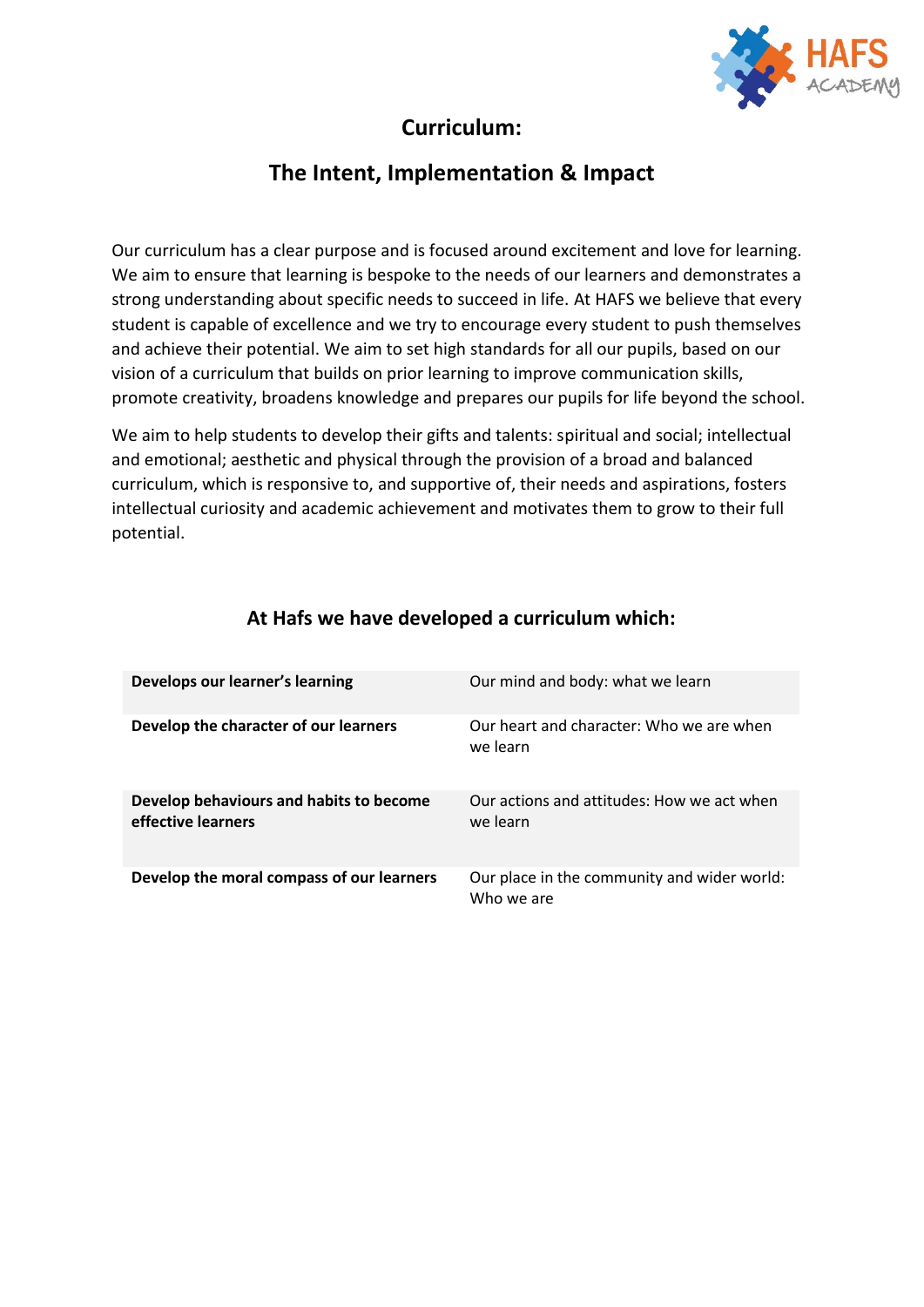

# **Curriculum Intent**

## **Intent - What are we trying to achieve here with, and through, the curriculum?**

| <b>Curriculum Intention 1:</b><br>Develop our learner's learning<br>Our mind and body: what we learn              | To develop the appropriate subject specific knowledge, skills and understanding as set<br>out in the National Curriculum and beyond, so that children can flourish, reach and<br>exceed their potential academically, physically and artistically. |  |
|-------------------------------------------------------------------------------------------------------------------|----------------------------------------------------------------------------------------------------------------------------------------------------------------------------------------------------------------------------------------------------|--|
| <b>Curriculum Intention 2:</b>                                                                                    | To develop learners to have a holistic set of values that prepares them for life in the<br>modern world in a diverse and ever-changing community and workplace.                                                                                    |  |
| Develop the character of our learners                                                                             |                                                                                                                                                                                                                                                    |  |
| Our heart and character: who we are when we learn                                                                 |                                                                                                                                                                                                                                                    |  |
| <b>Curriculum Intention 3:</b>                                                                                    | To develop the behaviours learners need to succeed in the world such as concentration,<br>perseverance, imagination, co-operation, the enjoyment of learning, self-improvement                                                                     |  |
| Develop behaviours and habits to become effective learners<br>Our actions and attitudes: how we act when we learn | and curiosity.                                                                                                                                                                                                                                     |  |
| <b>Curriculum Intention 4:</b>                                                                                    | To understand spirituality in themselves and others, develop social skills and understand<br>society, build a firm set of personal morality, and to engage in the culture they live in and<br>understand the cultures of others.                   |  |
| Develop the moral compass of our learners<br>Our place in the community and wider world: who we are               |                                                                                                                                                                                                                                                    |  |
|                                                                                                                   |                                                                                                                                                                                                                                                    |  |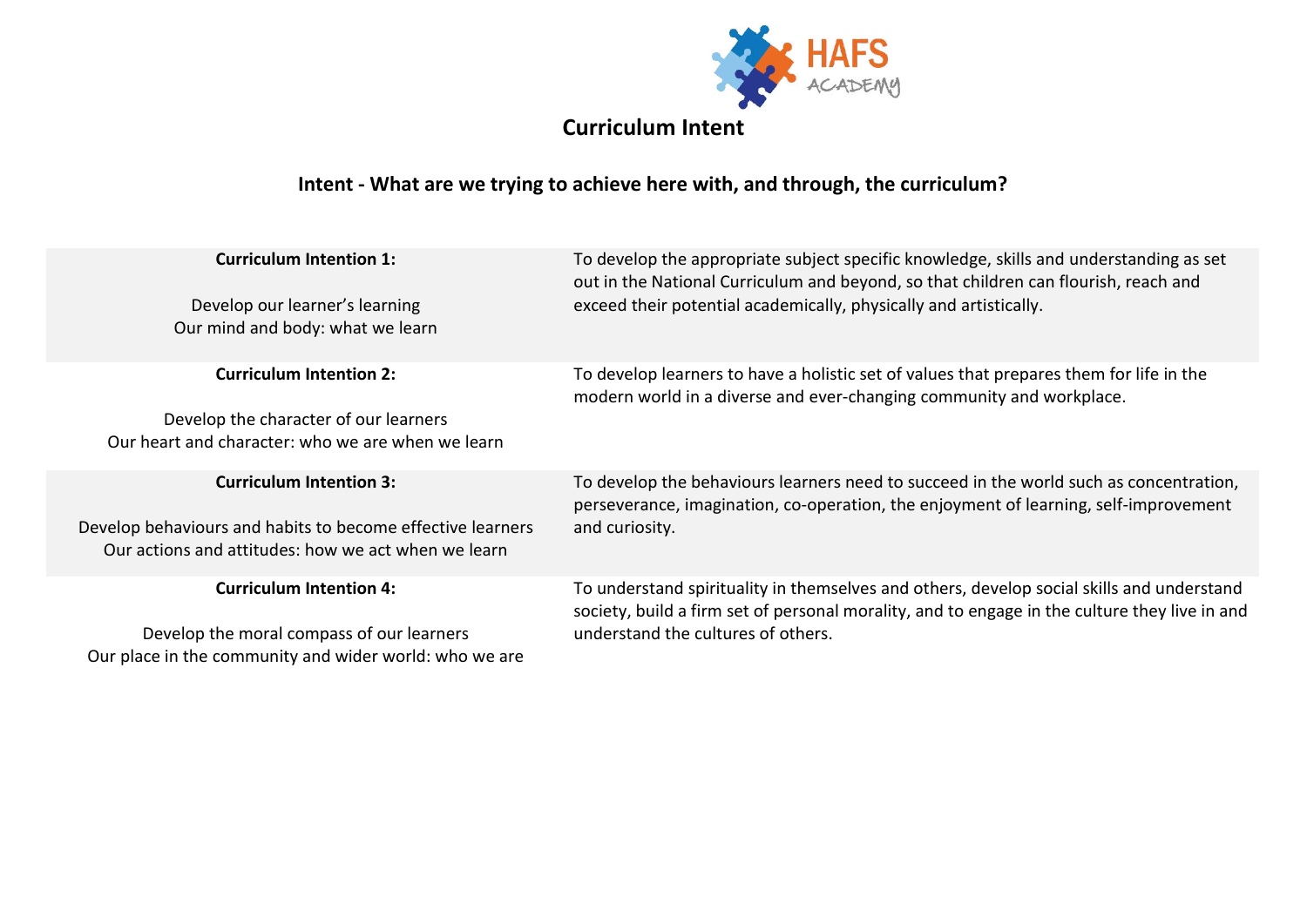

#### **Curriculum Implementation**

Our curriculum will be implemented with our intentions as the drivers behind our actions. By ensuring we think about what we learn, who we are when we are learning, how we act when we learn and who we are in the world, we build happy, resilient, successful, good citizens. Our implementation plan ensures our curriculum keeps us focussed on these areas. We have the National Curriculum, which we use as a starting point, and embellish and deepen further as a school but at the heart of this is learners being exposed to quality experiences and lessons with a large element of choice and need for independent thinking. Flip Learning opportunities are used ahead of teaching to enable learners to become immersed in their own learning. Visits and enrichment clubs allow learners even greater opportunities to find and develop their individual interests and personal talents. Visitors and parents coming into school to help at regular opportunities bolsters our offer and deepens experiences further.

| Intention 1<br>Implementation:<br>Develop our learner's<br>learning                                       | Our promise to our learners: Over and above any of our national curriculum learning, we promise holistic<br>childhood experiences throughout their journey at HAFS. Our teachers plan subjects using progressive<br>skills and knowledge. Learning is checked against these to ensure progression and understanding.<br>Teachers keep a record of how leaners are achieving and intervene effectively and collaboratively to<br>close any skills or knowledge gaps.<br>Our teachers plan a wide variety of offsite educational visits, as well as visitors being invited into school<br>as a way of enhancing subject knowledge and providing the learners with real life experiences.                                                                                                                                                                                                                                                                                                                                                                                                                                                                                                                                                                                                                               |
|-----------------------------------------------------------------------------------------------------------|----------------------------------------------------------------------------------------------------------------------------------------------------------------------------------------------------------------------------------------------------------------------------------------------------------------------------------------------------------------------------------------------------------------------------------------------------------------------------------------------------------------------------------------------------------------------------------------------------------------------------------------------------------------------------------------------------------------------------------------------------------------------------------------------------------------------------------------------------------------------------------------------------------------------------------------------------------------------------------------------------------------------------------------------------------------------------------------------------------------------------------------------------------------------------------------------------------------------------------------------------------------------------------------------------------------------|
| <b>Intention 2</b><br>Implementation:<br>Develop the character<br>of our learners                         | We follow a Values Based Learning programme in the school, which explores values that are critical for us<br>to understand in modern Britain and beyond. Each day, our school community models, teaches and<br>promotes a range of values that we need to demonstrate in order to become good citizens of the world.<br>We think carefully about the value, explore it in learning and demonstrate this whenever we can.<br>Our teachers ask learners to undertake positions of responsibility around the school, as we believe that<br>children understand values by seeing them in action in others. These include: Prefects to role model for<br>each class; School council; Learner Ambassadors; Sports Leaders; Snack Monitors and House Captains.                                                                                                                                                                                                                                                                                                                                                                                                                                                                                                                                                              |
| <b>Intention 3</b><br>Implementation:<br>Develop behaviours<br>and habits to become<br>effective learners | Teachers design learning opportunities that look for ways to develop good learning behaviours. At<br>Rochdale Islamic Academy, we understand that learning about learning helps us to be better learners! In<br>our curriculum, we ask learners to look for ways to develop concentration, perseverance, imagination,<br>co-operation, the enjoyment of learning, self-improvement and curiosity. For example, in the curriculum<br>we try to frame our learning around questions: Where do the leaves go in winter? Will you ever see the<br>water you drink again? How do I know I'm being good?<br>The staff notice when learners are showing great learning behaviours. We award certificates for this in<br>our regular celebration assembly. When we work as a team, we collect house points that earn a prize.<br>We issue commendation certificates, and our teachers send postcards to parents when they notice great<br>behaviour. Once a term, we are awarded certificates for: Attitude to learning, Progress in learning,<br>Behaviour, Attendance.                                                                                                                                                                                                                                                     |
| <b>Intention 4</b><br>Implementation:<br>Develop the moral<br>compass of our<br>learners                  | When planning the curriculum teachers think not just about what learners should learn and how they<br>should learn it, but also how they can bring in an understanding of morality and the wider world. They do<br>this through:<br>SMSC is planned for and highlighted to us by our teachers across the curriculum. We learn about new<br>beginnings in life, going for goals, getting on and falling out, changes and relationships. This helps us<br>understand our place in the world.<br>They ensure that in our half termly learning, they think about how to challenge stereotypes. In Key Stage<br>3, we learn about slavery, both historical and modern, thinking about why it happens and what motivates<br>this. Our teachers identify positive role models that challenge stereotypes for us to learn about.<br>Inviting in people from local groups, we work with lots of local religious groups to get a good<br>understanding of the beliefs of others.<br>We work with local community groups such as visiting the local residential home, working with local<br>charities, collecting and raising money for charities, working with other schools in Rochdale and beyond.<br>We aim to increase our learner's engagement with activities that benefit other members of the<br>community and beyond. |